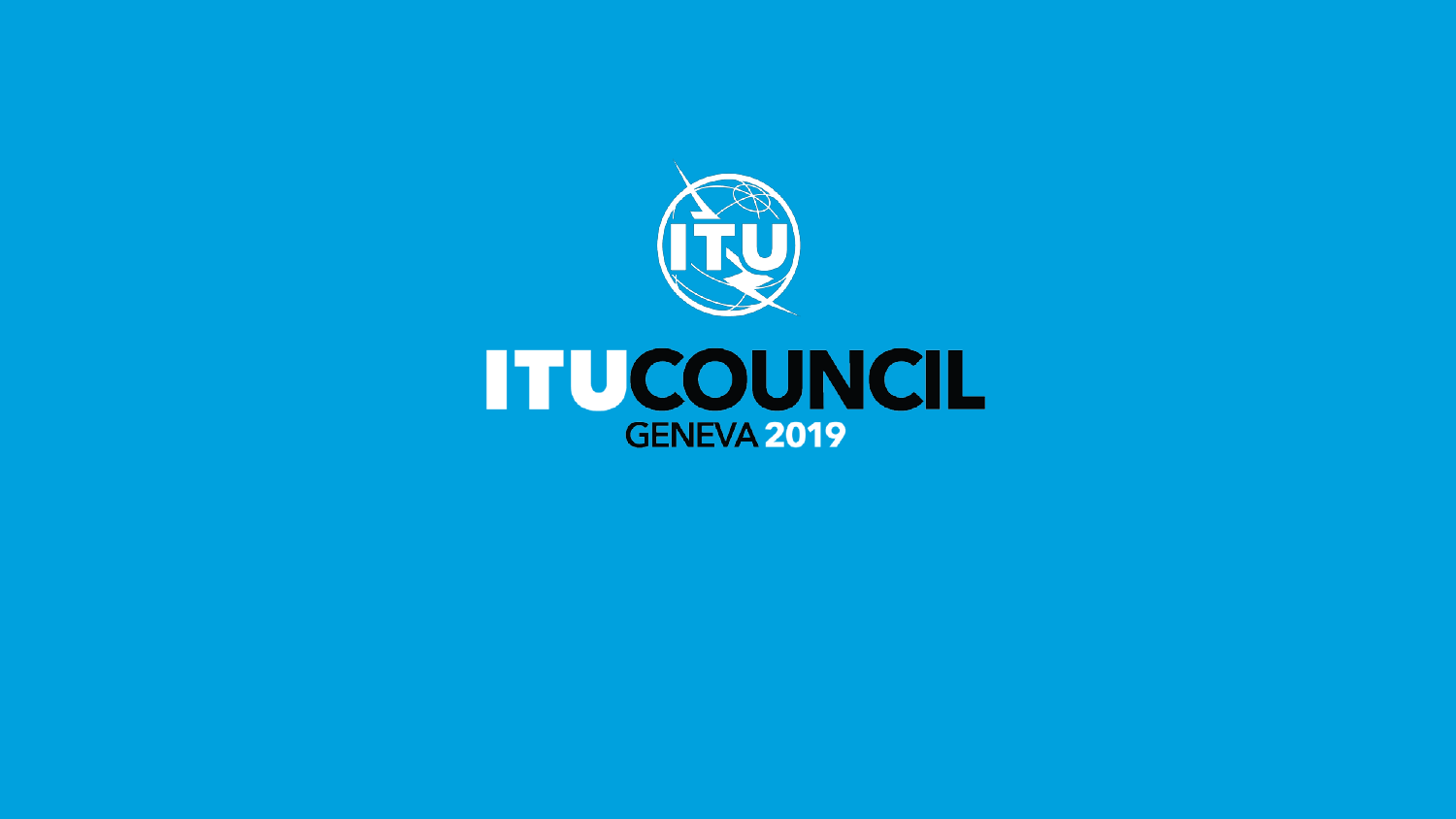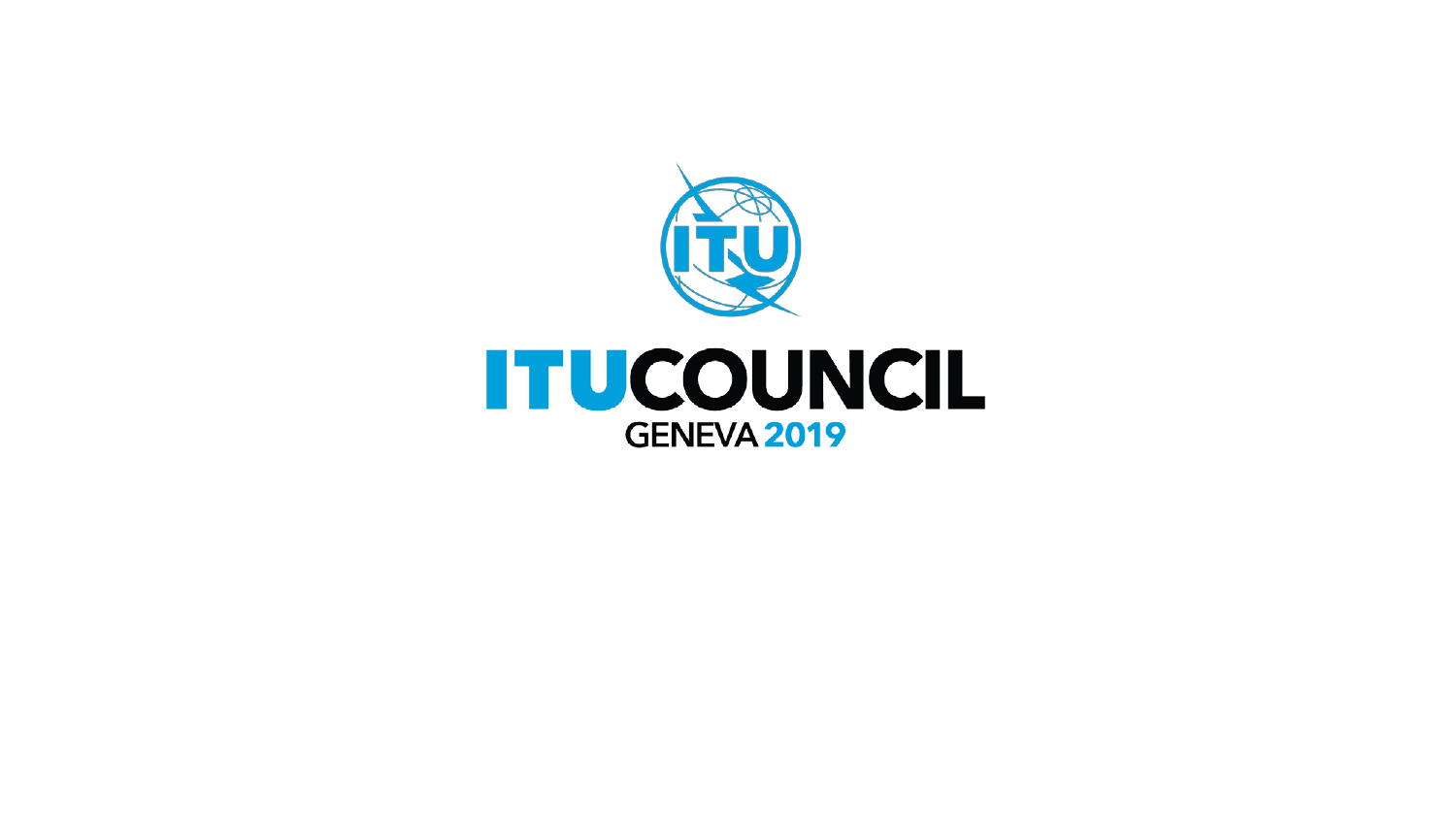- **Role of the Council**
- **Composition**
- **Structure and functioning of the Council**
- **Structure and functioning of the Council Working Groups & Expert Groups**
- **Who is invited to the annual ordinary session?**
- **How is the draft agenda set?**
- **Key dates in the annual ordinary session's preparatory process**
- **Roll out of the annual ordinary session**
- **Discussion**
- **Decision-making process**
- **Documents**
- **Time management plan**
- **Key things to do before the Council and organizational matters**

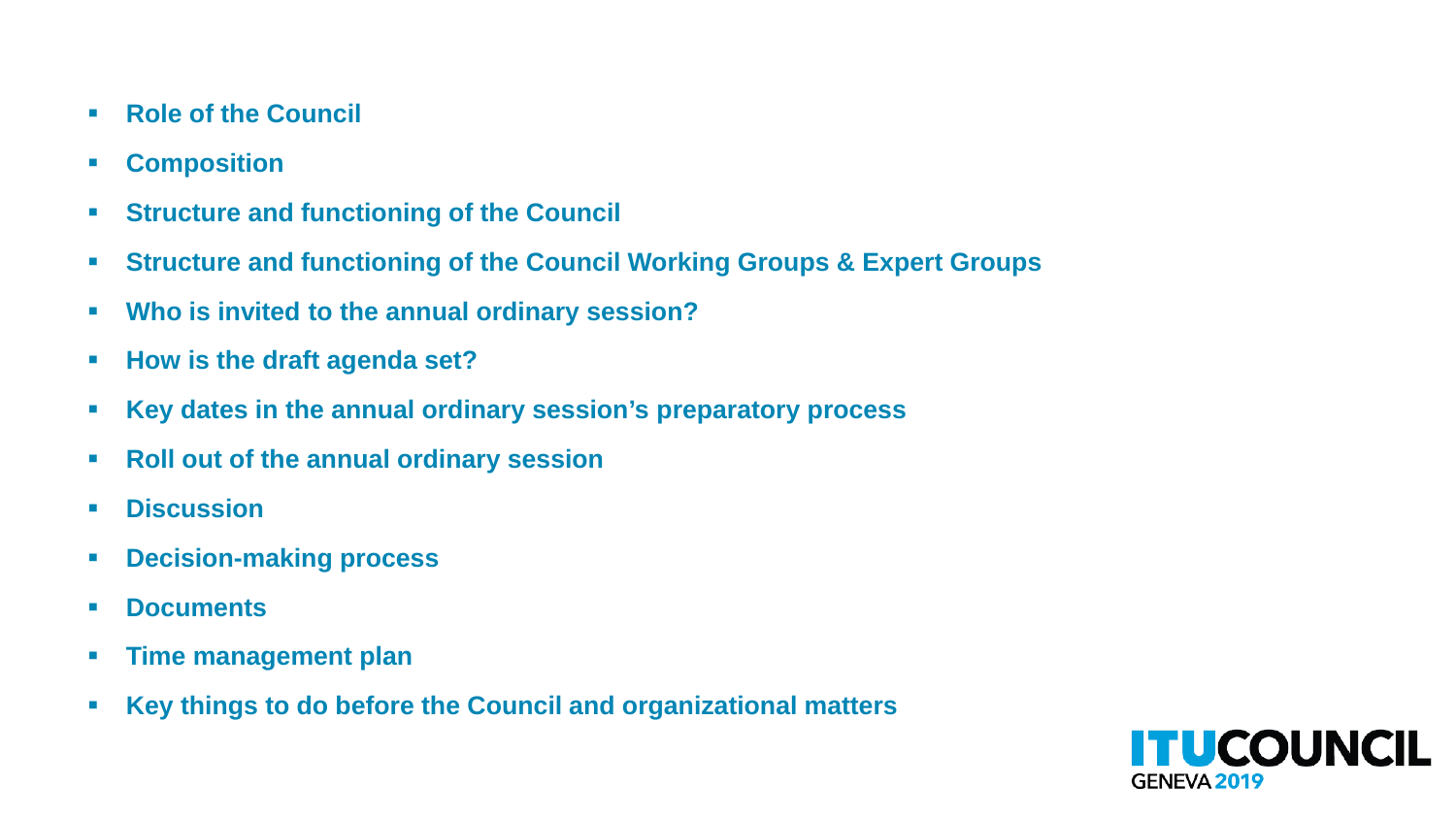#### **Role of the Council**



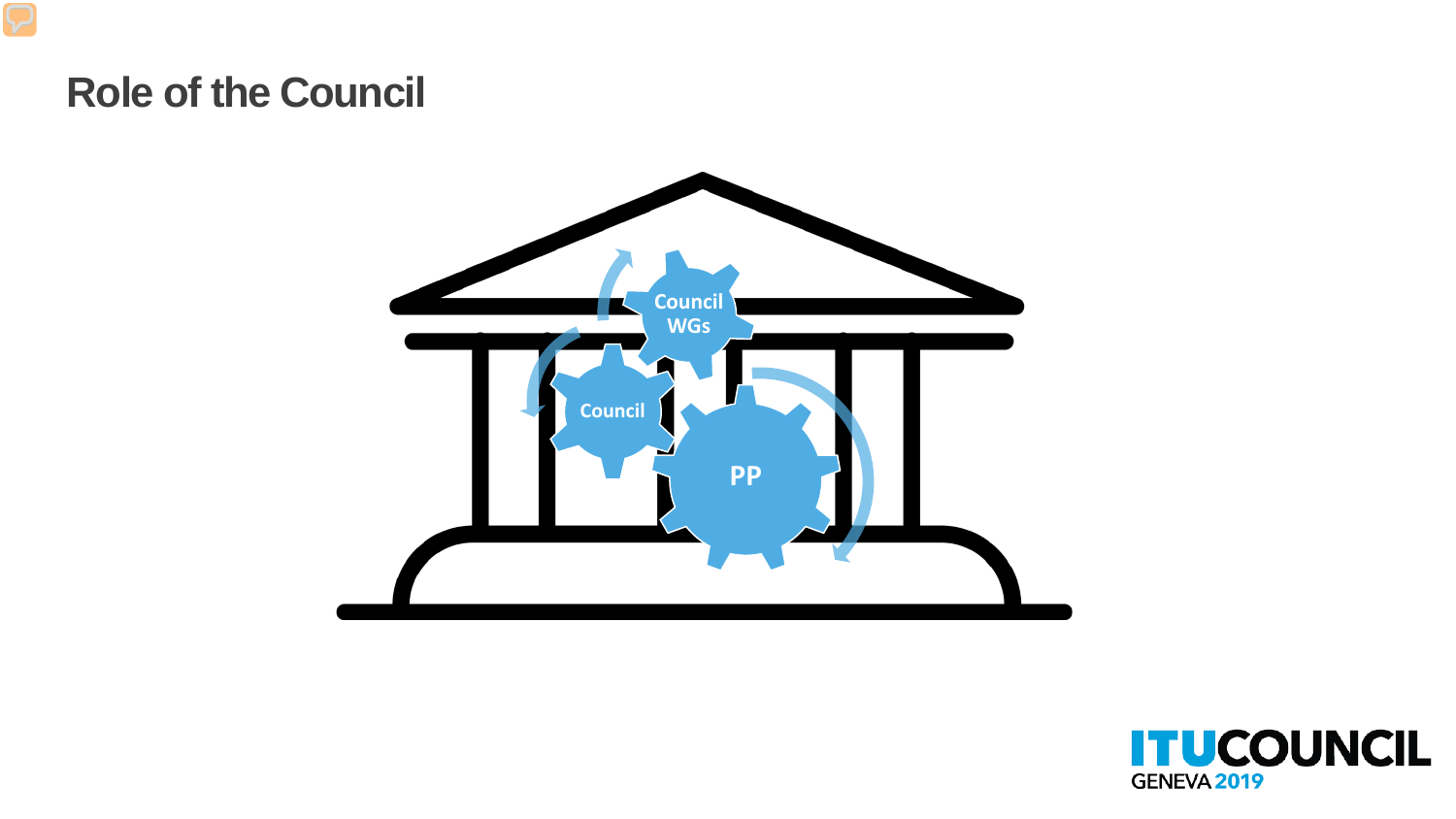#### **Composition** (CV 54; Res. 164, Guadalajara, 2010)



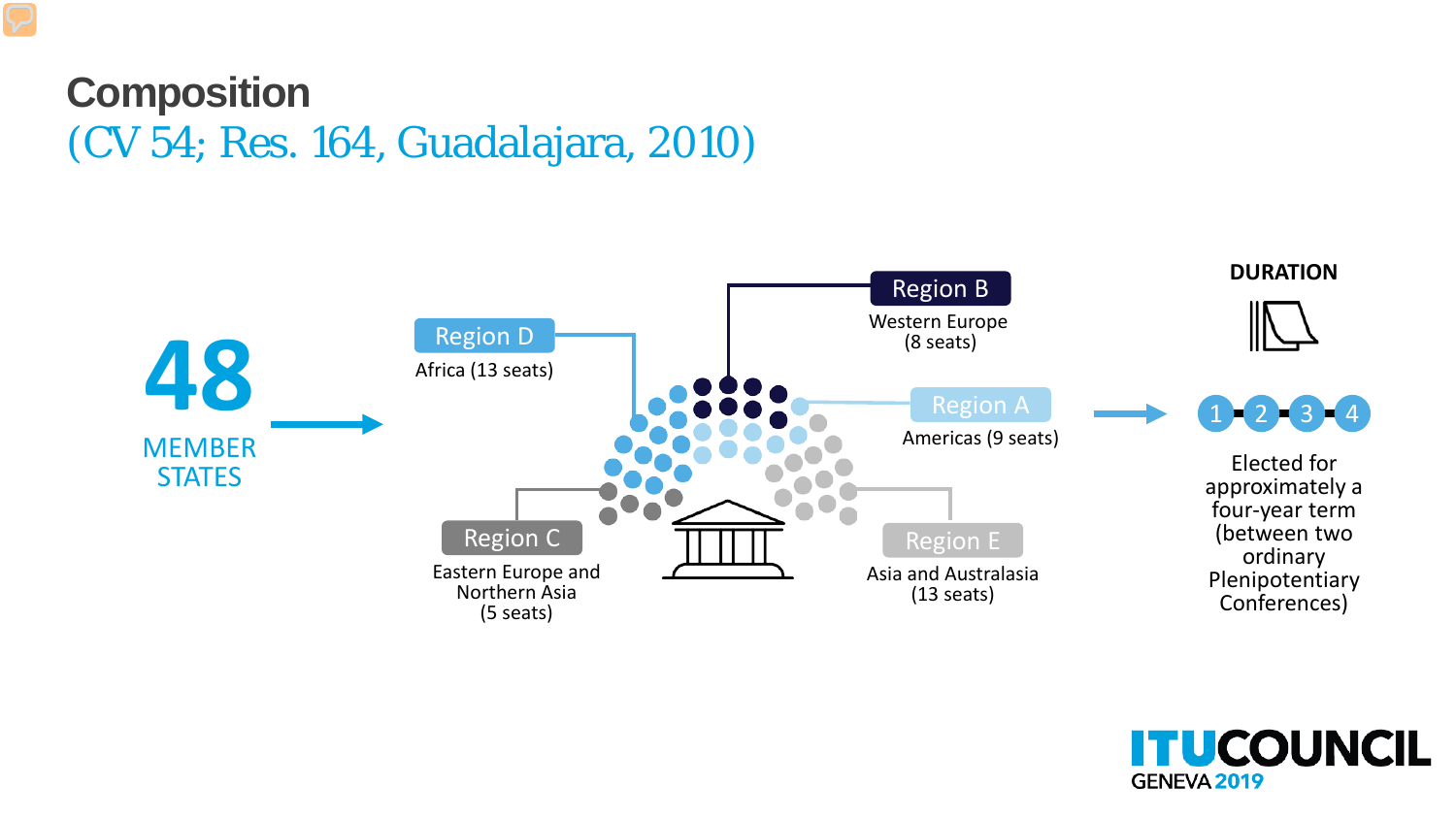#### **Council 2019-22: Composition**



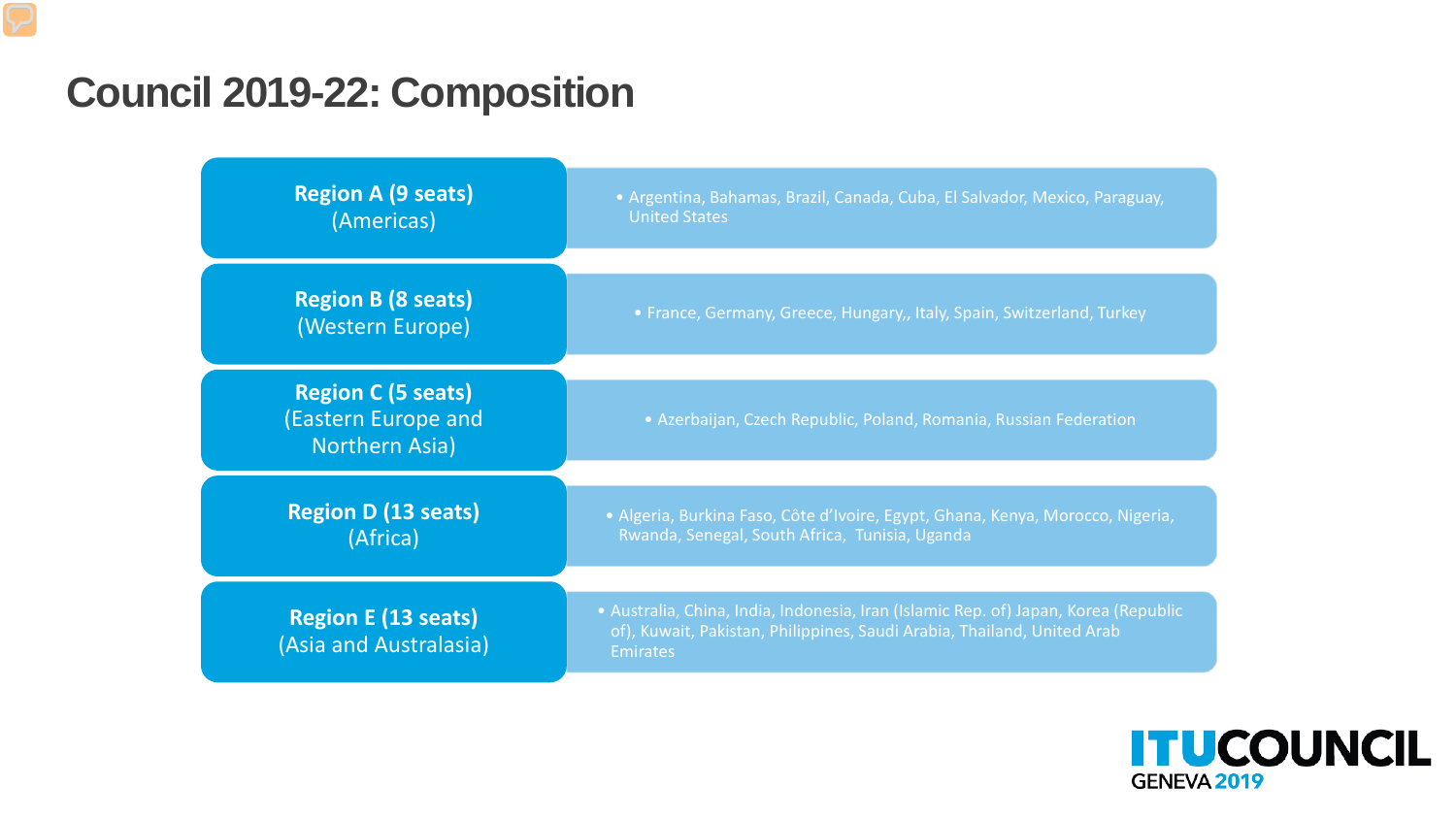#### **Structure and functioning of the Council**



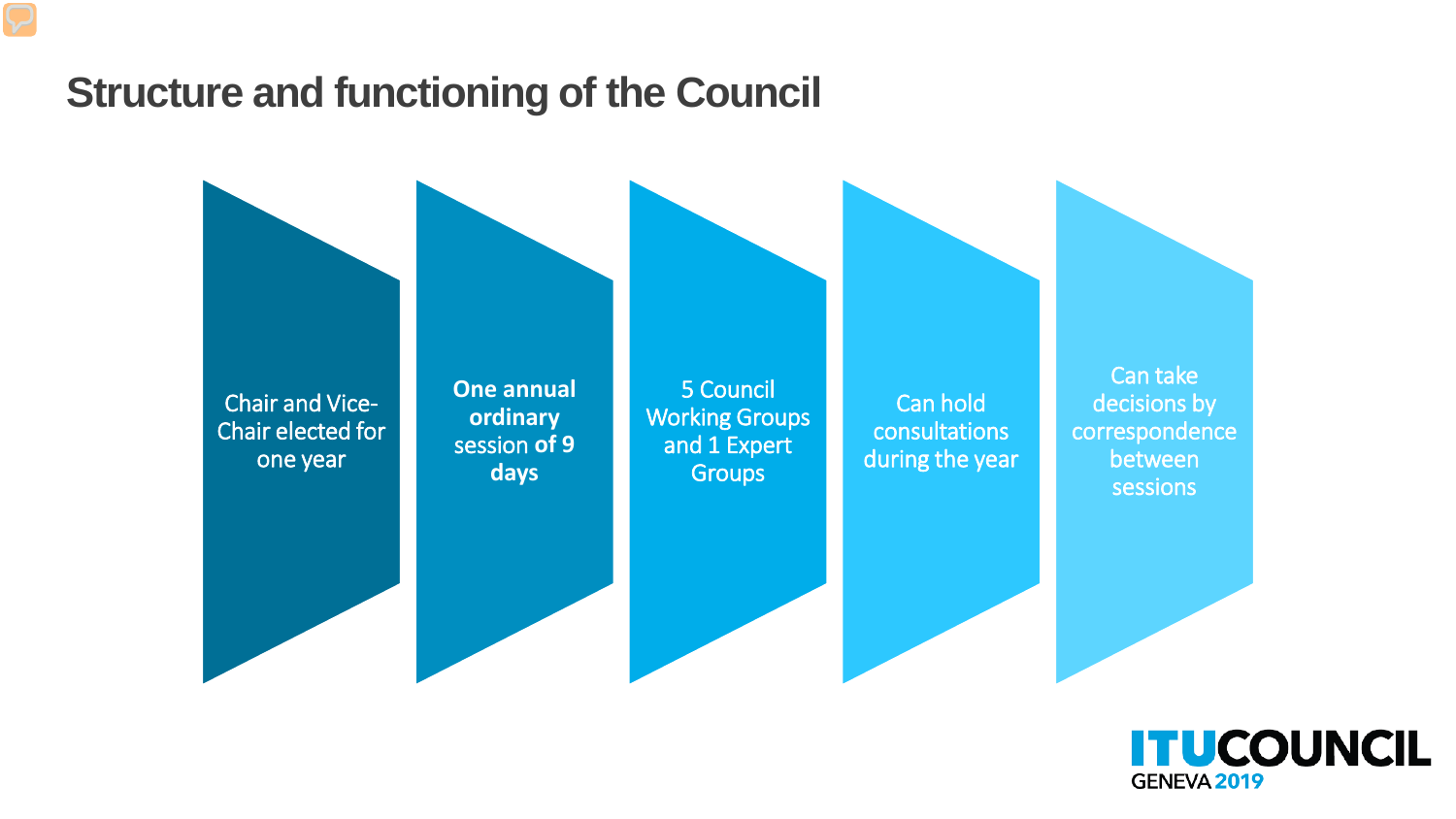## **Structure and functioning of the Council Working Groups & Expert Groups**



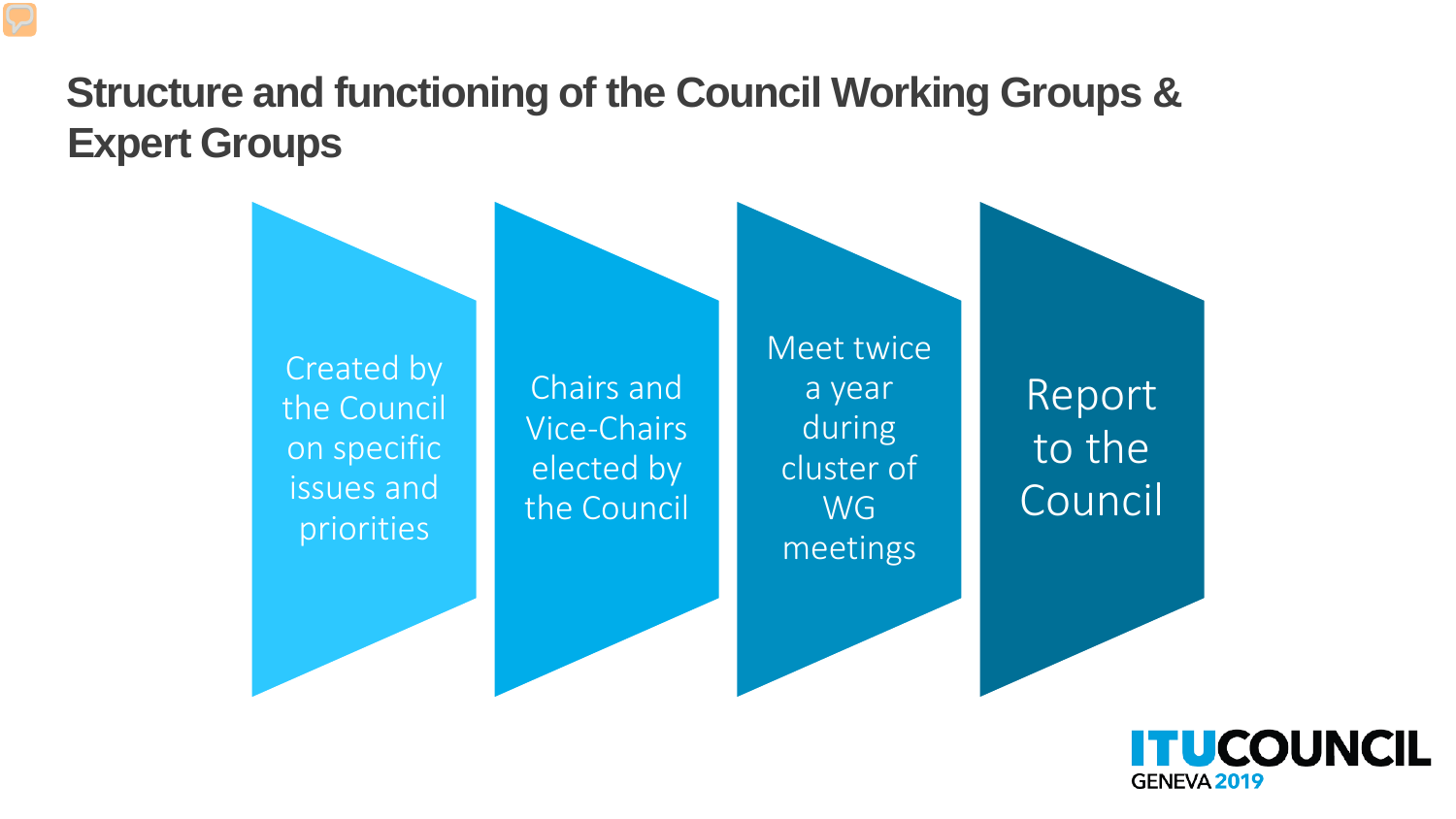| <b>COUNCIL WORKING GROUPS (CWGS)</b>                                                                  | <b>OPEN TO</b>                                                                                                               | <b>CURRENT CHAIRS</b>                             |
|-------------------------------------------------------------------------------------------------------|------------------------------------------------------------------------------------------------------------------------------|---------------------------------------------------|
| <b>CWG on Financial and Human Resources (Dec. 563, C13)</b>                                           | <b>Member States</b><br><b>Sector Members</b>                                                                                | <b>Mr Dietmar Plesse (Germany)</b>                |
| <b>CWG on WSIS&amp; SDGs (R 1332 and 1334)</b>                                                        | <b>Member States</b><br><b>Sector Members</b>                                                                                | <b>Mr Vladimir Minkin (Russian Federation)</b>    |
| <b>CWG on international Internet-related Public Policy Issues (R 1336)</b>                            | <b>Member States</b>                                                                                                         | <b>Mr Majed Al Mazyed (Saudi Arabia)</b>          |
| <b>CWG on Child online protection (Res. 179)</b>                                                      | <b>Member States</b><br><b>Sector Members</b><br>"ad hoc experts and COP<br>Partners" as per decision of the<br>2012 Council | Mr Abdelaziz Al Zarooni (United Arab<br>Emirates) |
| CWG on the use of the six official languages (Res. 154)                                               | <b>Member States</b>                                                                                                         | <b>Ms Monia Jaber Khalfallah (Tunisia)</b>        |
| <b>EG-DEC.482 - Council Expert Group on Decision 482</b>                                              | <b>Member States</b><br><b>Sector Members</b>                                                                                | <b>Mr Nikolay Varlamov (Russian Federation)</b>   |
| <b>Expert Group on the International Telecommunication Regulations</b><br>(EG-ITRs) (Res. 146, R1379) | <b>Member States</b><br><b>Sector Members</b>                                                                                | To be reconvened by Council 2019                  |

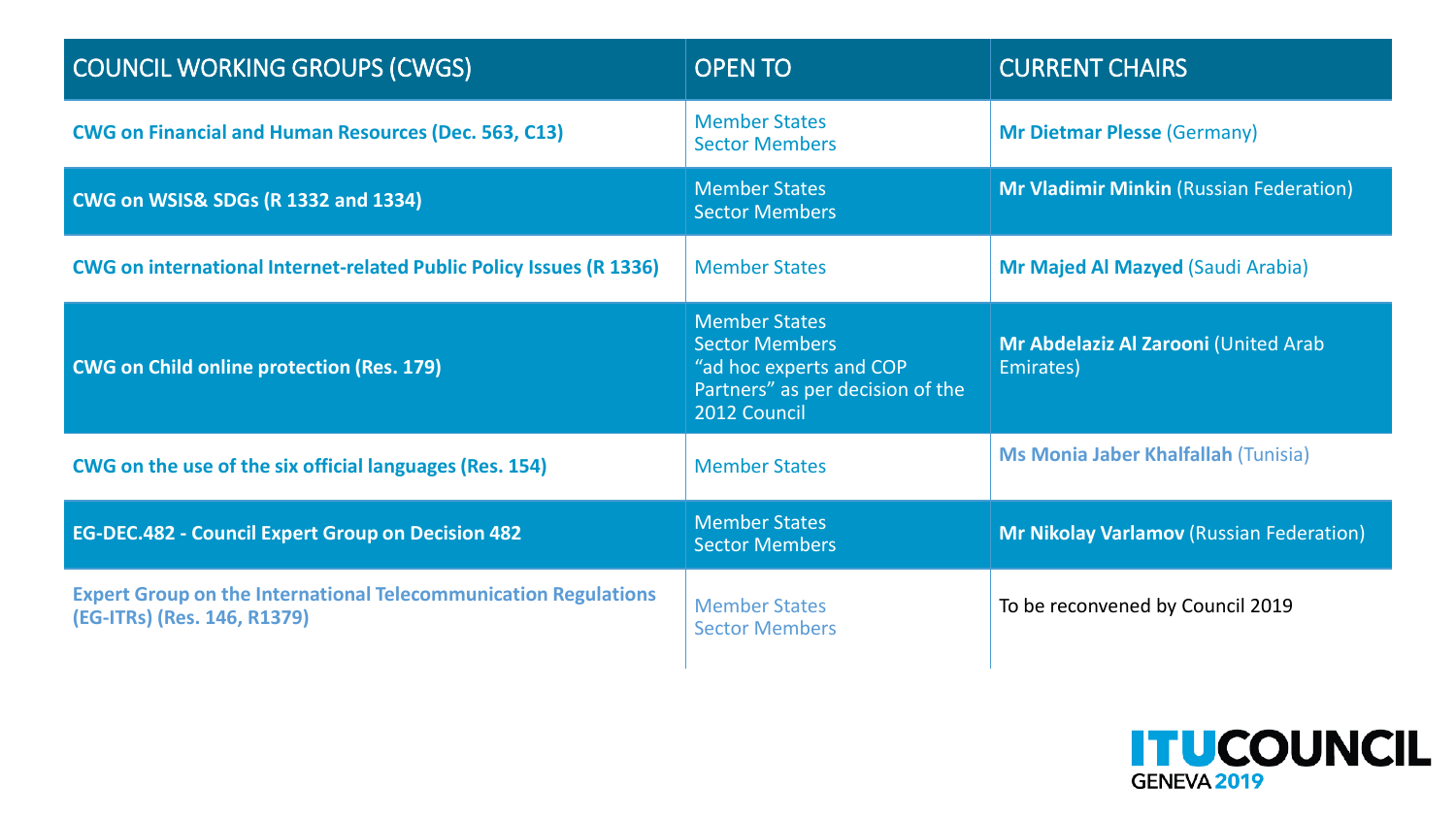#### **Who is invited to the annual ordinary session?**

Member **States** of the Council

# **Observers**

**Observer Member States**

**State of Palestine**

**Observer Sector Members (3 per Sector)**

**6 Regional Telecommunication Organizations**

**United Nations**

**Specialized Agencies if matters of interest are discussed**

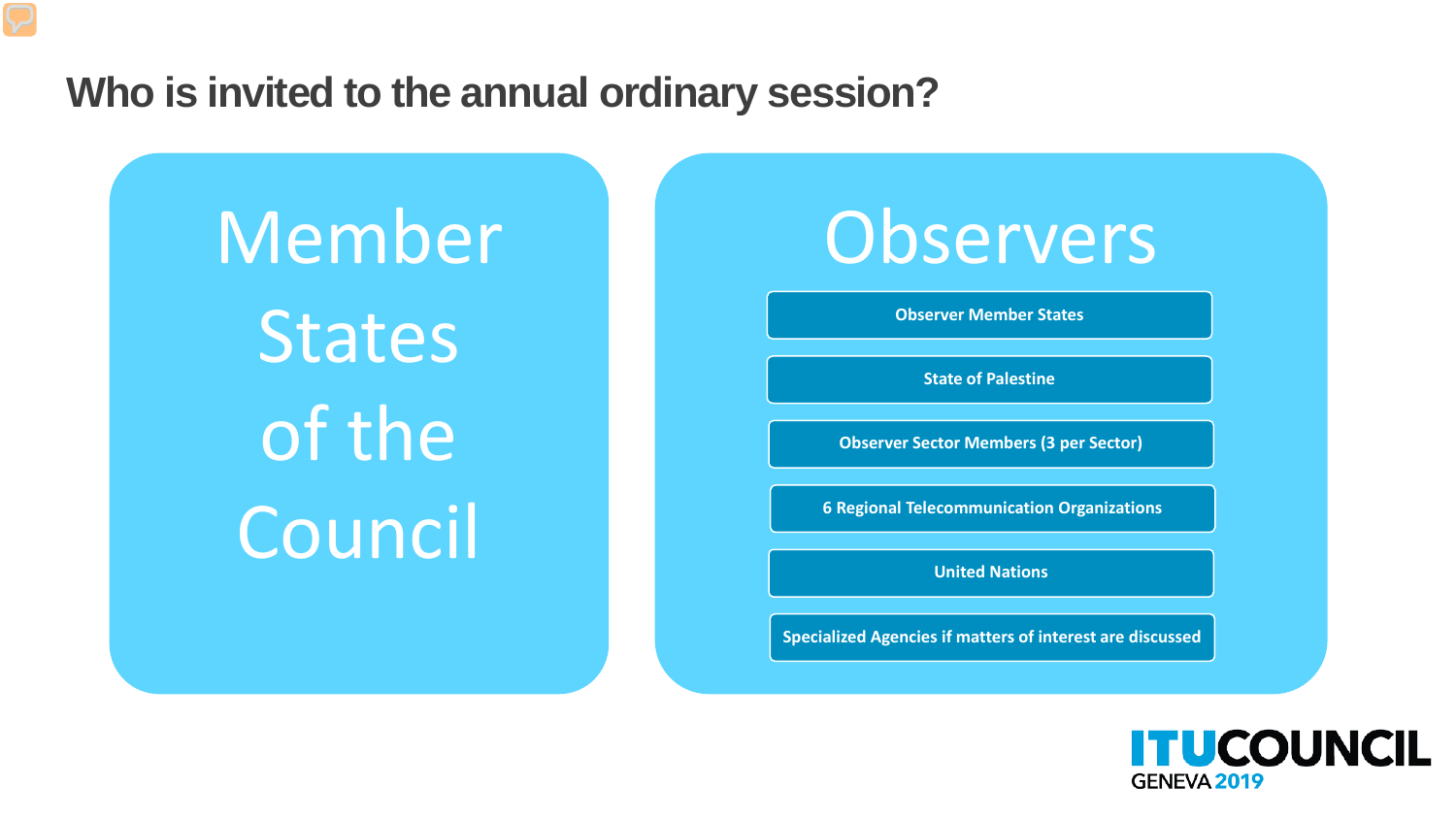

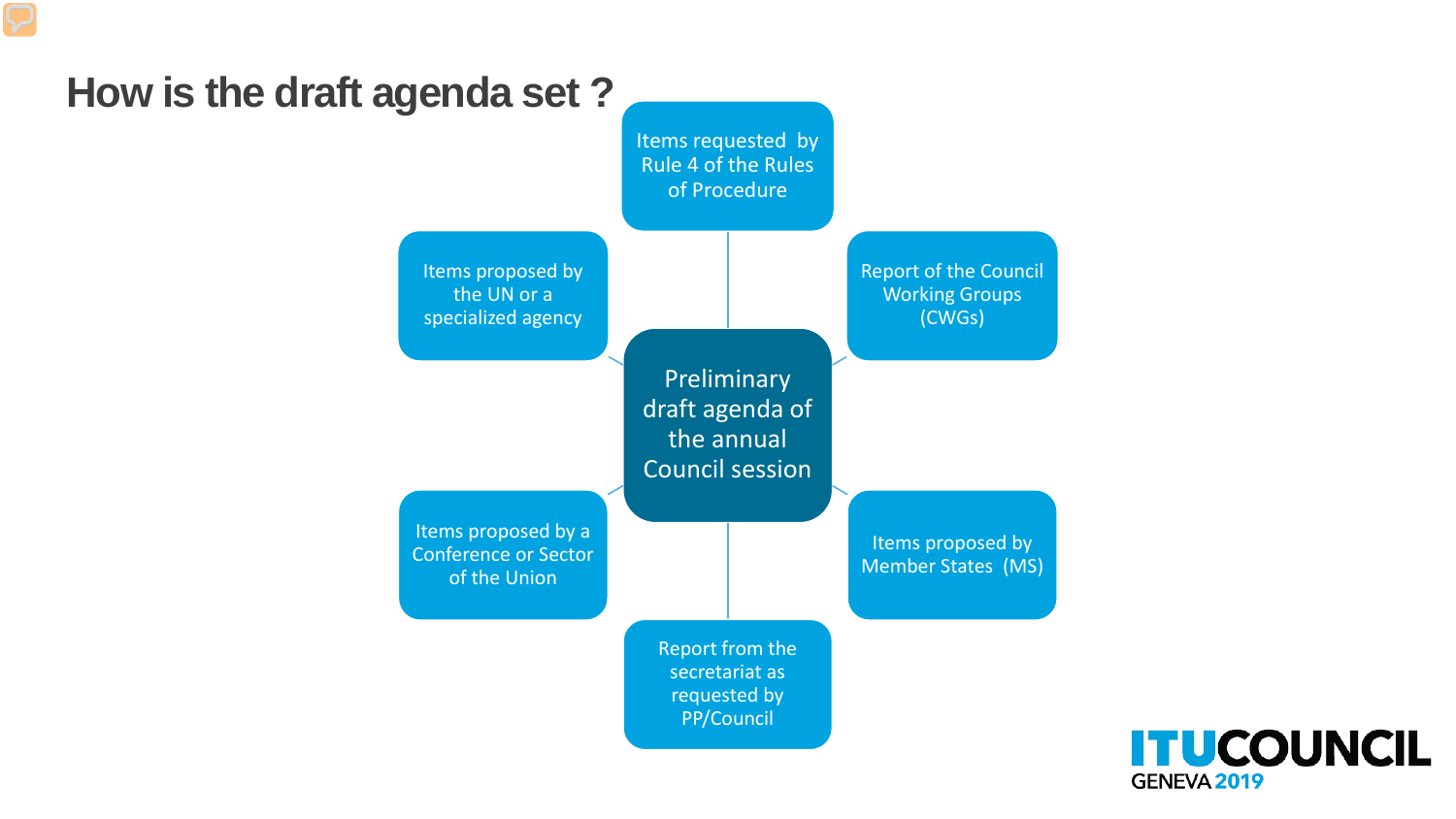#### **Key dates in the preparatory process**



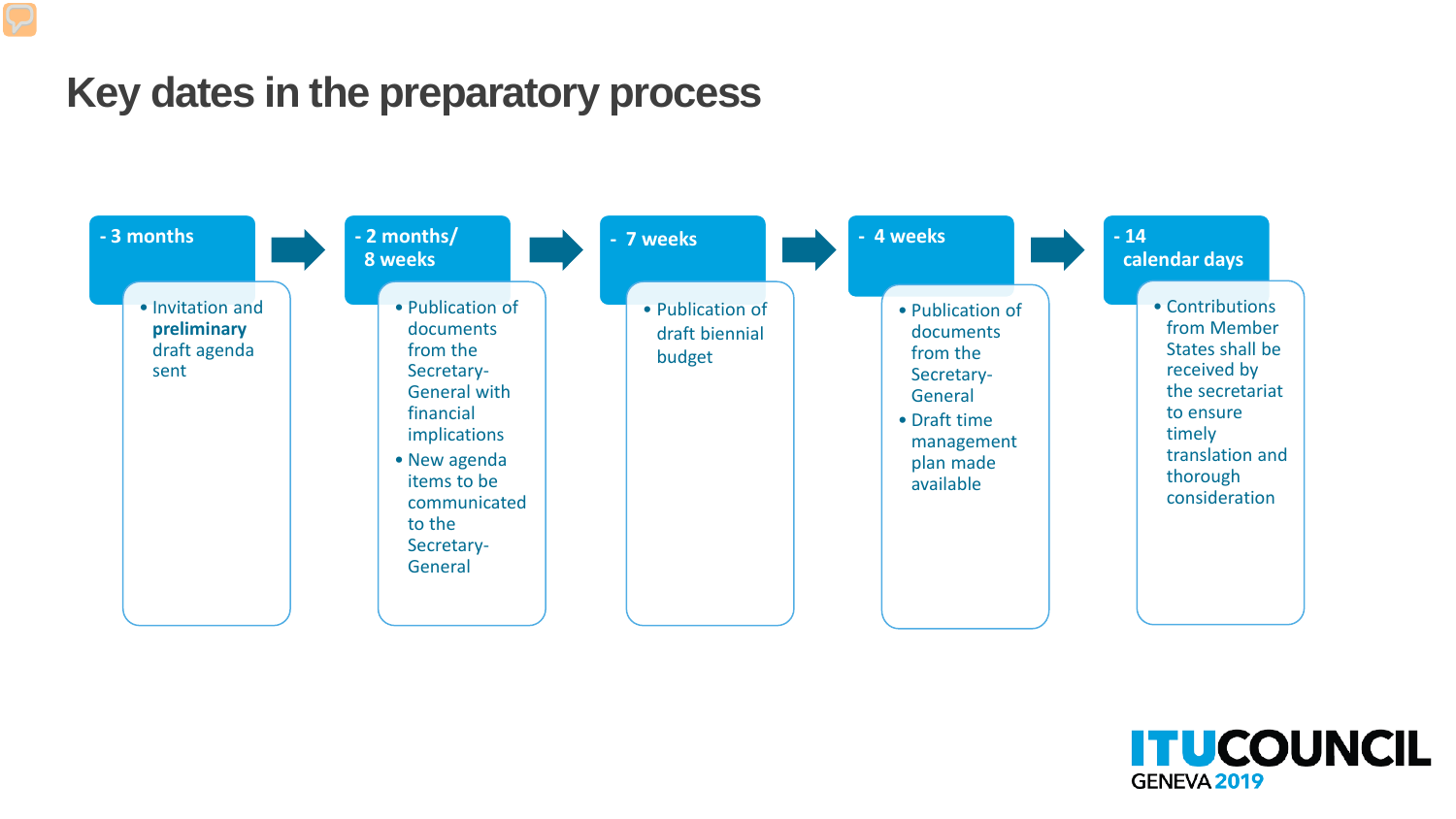#### **Roll-out of the annual session in Geneva**



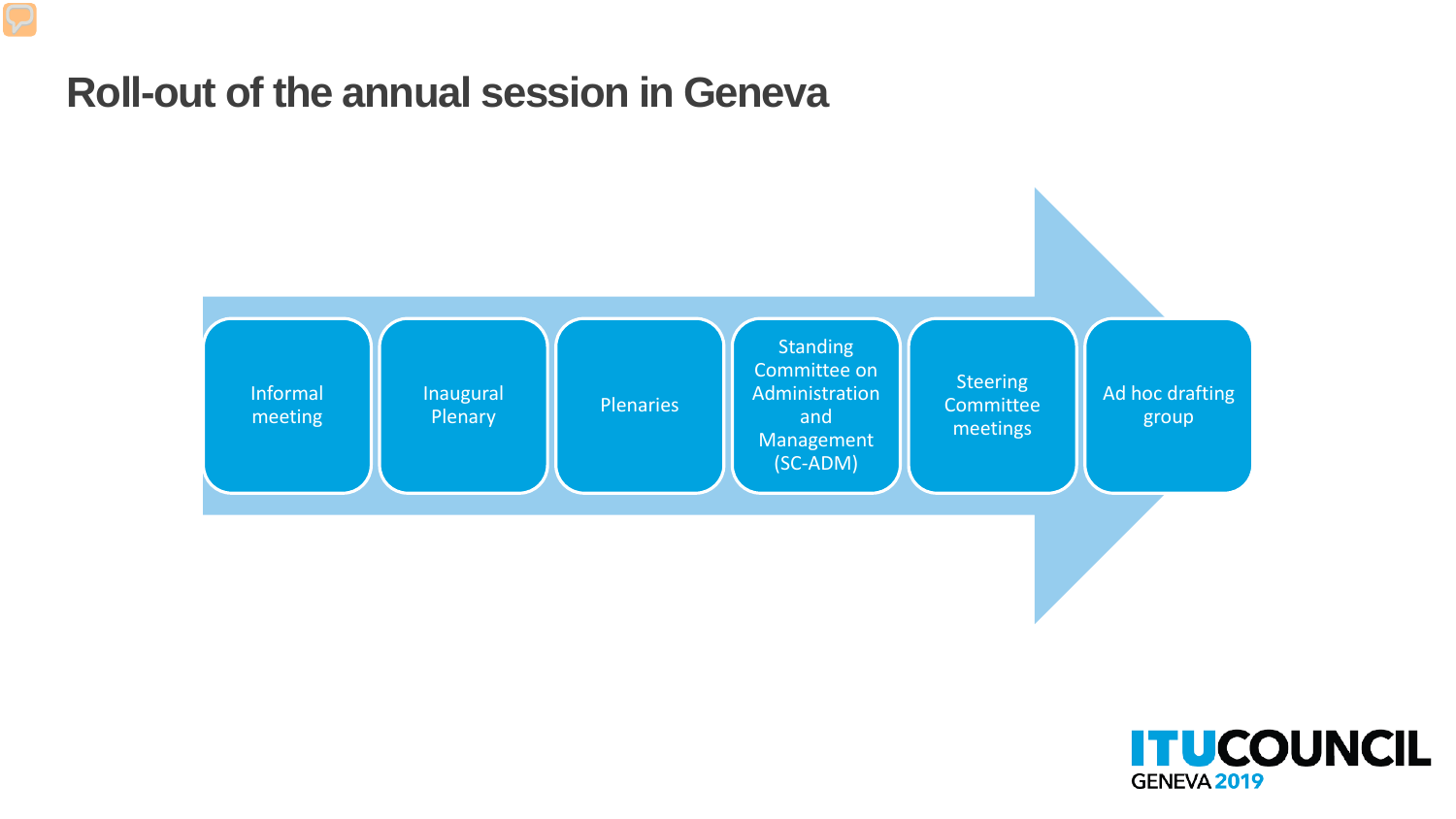#### **Inaugural Plenary meeting**

Election of Chair and Vice-Chair of Council and SC-ADM

Adoption of the Agenda and Allocation of documents

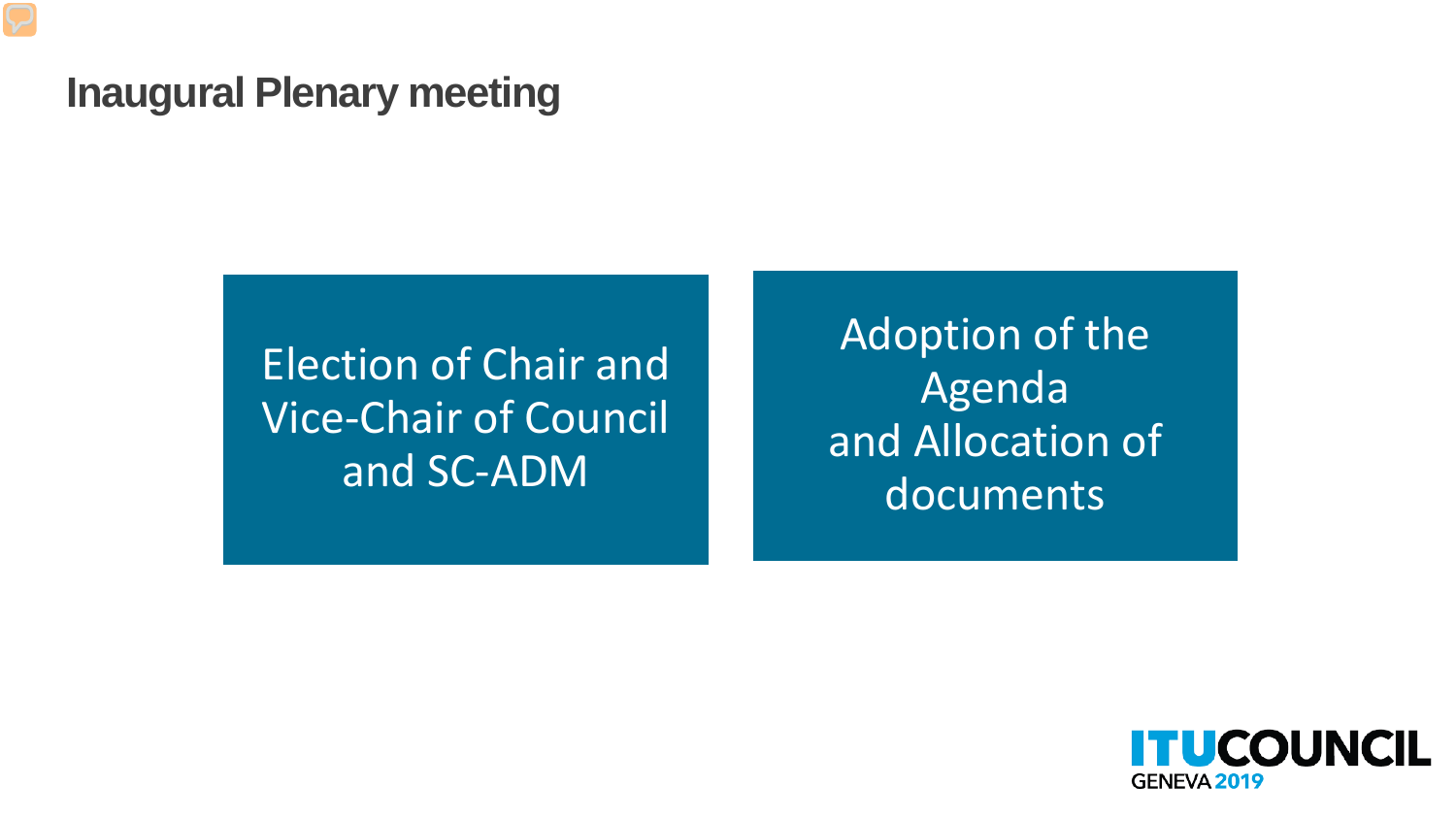#### **SC-ADM Committee (RPC rule 12**)

| Two-year<br>chairmanship | <b>Considers</b><br>allocated<br>documents | Prepares draft<br>Decisions,<br>Resolutions, and<br>a report to PL | Does not meet<br>during PL |
|--------------------------|--------------------------------------------|--------------------------------------------------------------------|----------------------------|
| Debates are<br>webcast   | No final<br>decision-making<br>power       | No vote                                                            | No summary<br>record       |

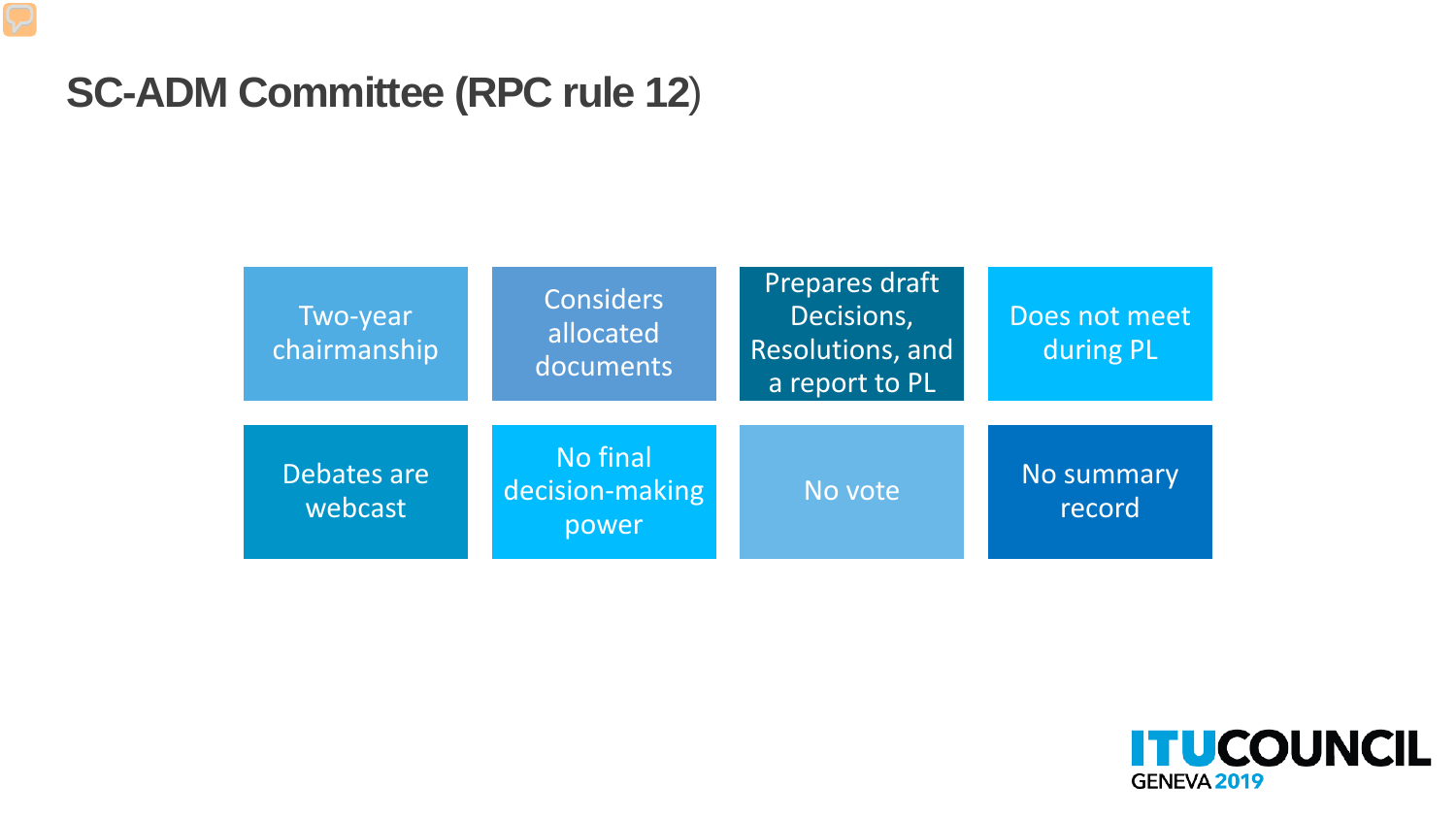#### **Steering Committee**

Composed of Chair and Vice-Chair of the Council and Chair and Vice-Chairs of SC-ADM

In practice Chairs of Council Working Groups also invited to attend

Responsible for the smooth running of Council work and scheduling of meetings

Meets around 4 times during a session

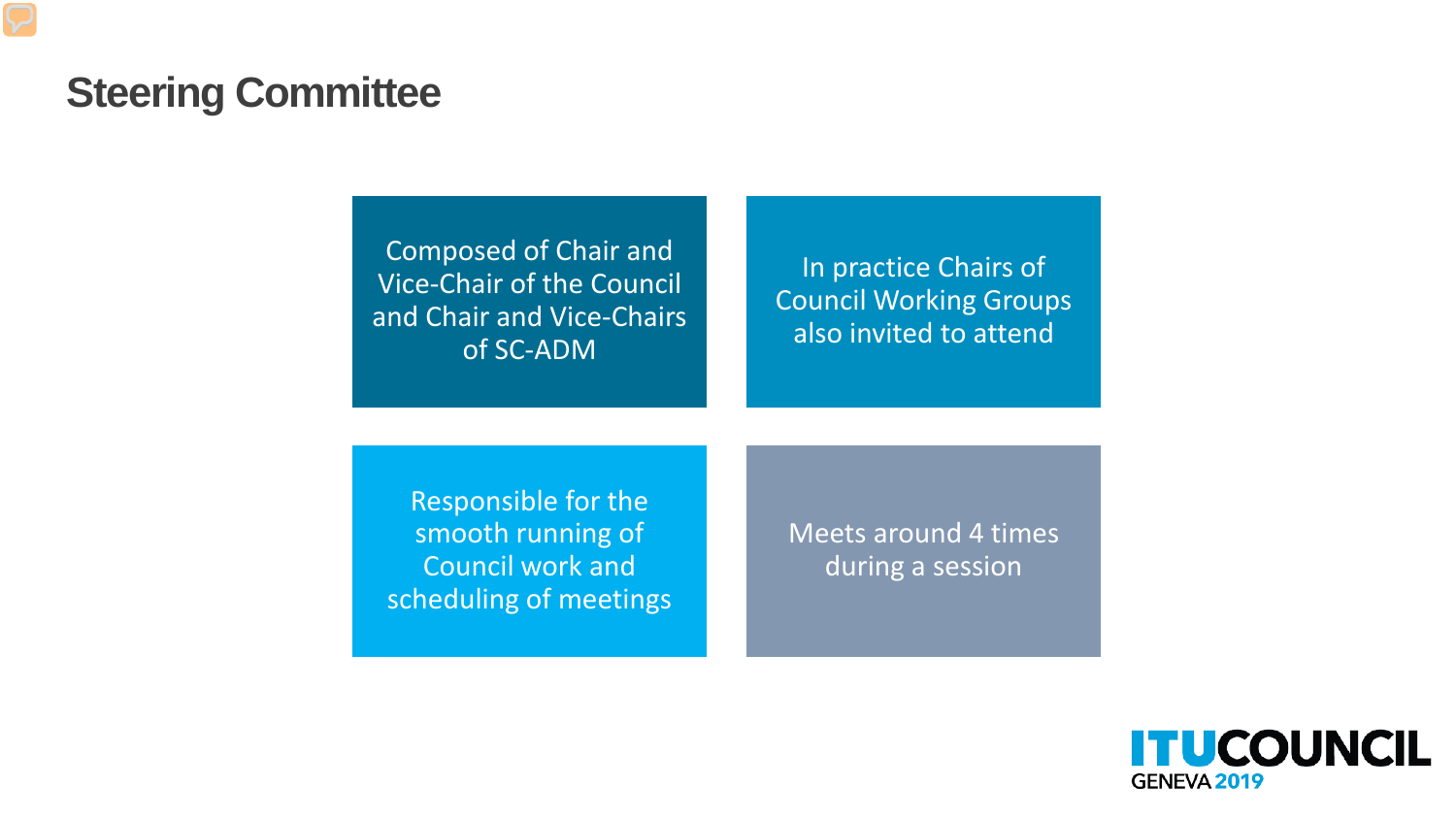#### **Discussion**



- Interpretation is provided in the six official languages of the Union for plenaries and SC-ADM, and these sessions are webcast.
- The Chair directs the debates and shall ensure that discussion is limited to the point of issues.
- Member States of Council present contributions they have submitted
- Observers representing the UN or one of its specialized agencies can contribute to the discussion
- Observer Member States can be granted the floor only after Member States of the Council, and can speak only once on any given agenda item (not on any document), and in accordance with the Rules of Procedure of the Council Nos. 7 and 11
- No contribution, either written or oral, shall be permitted by the Observer Sector Members.

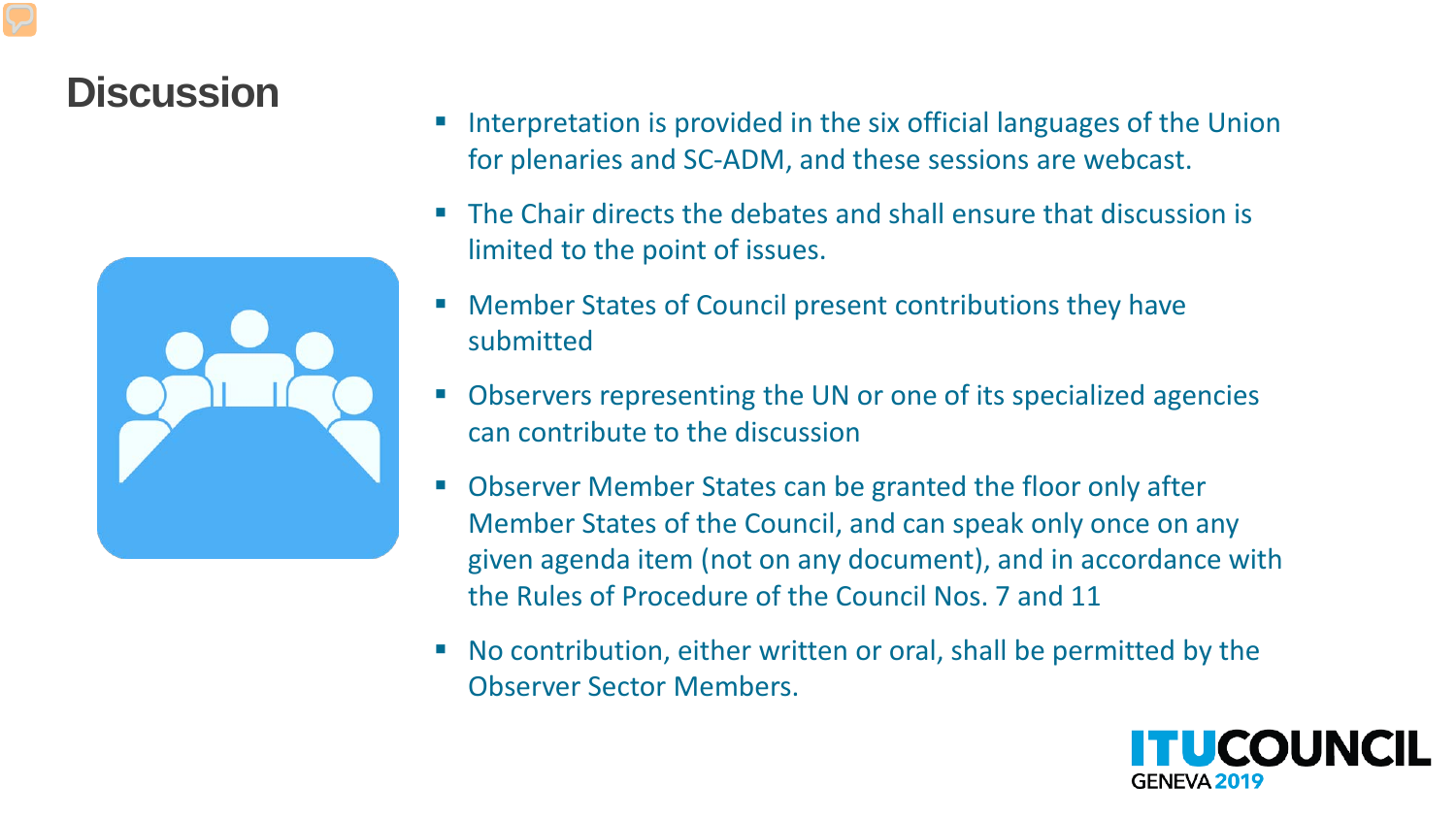#### **Decision-making process**



- Right to vote
- Consensus
- **Quorum**
- Case of votes
	- **Types of votes**
	- **Majority**
	- **Exercise Consequences of abstention**
	- **Prohibition of interruption**
- **Forms of Plenary conclusions**

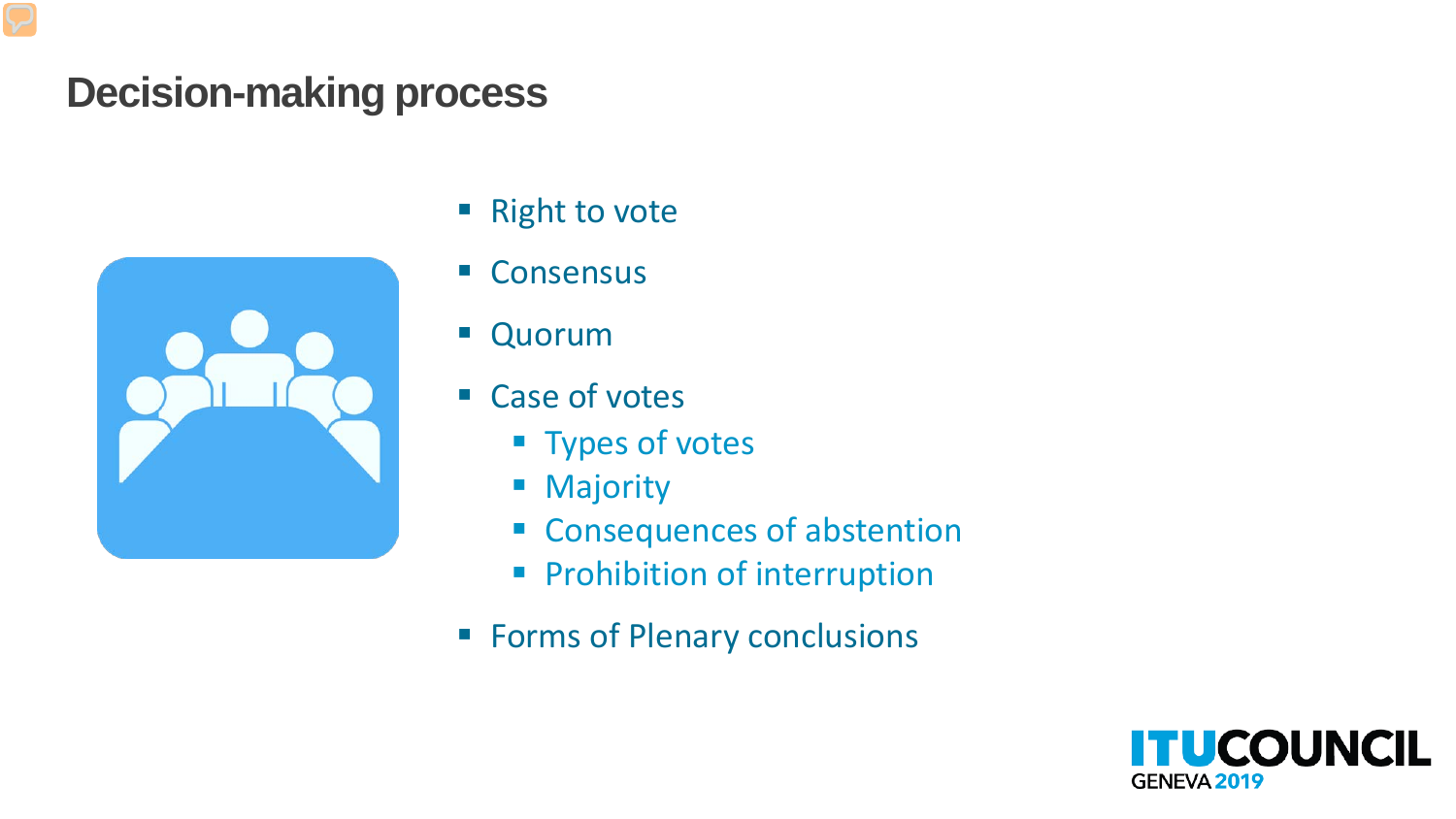#### **Documents of the Council session**



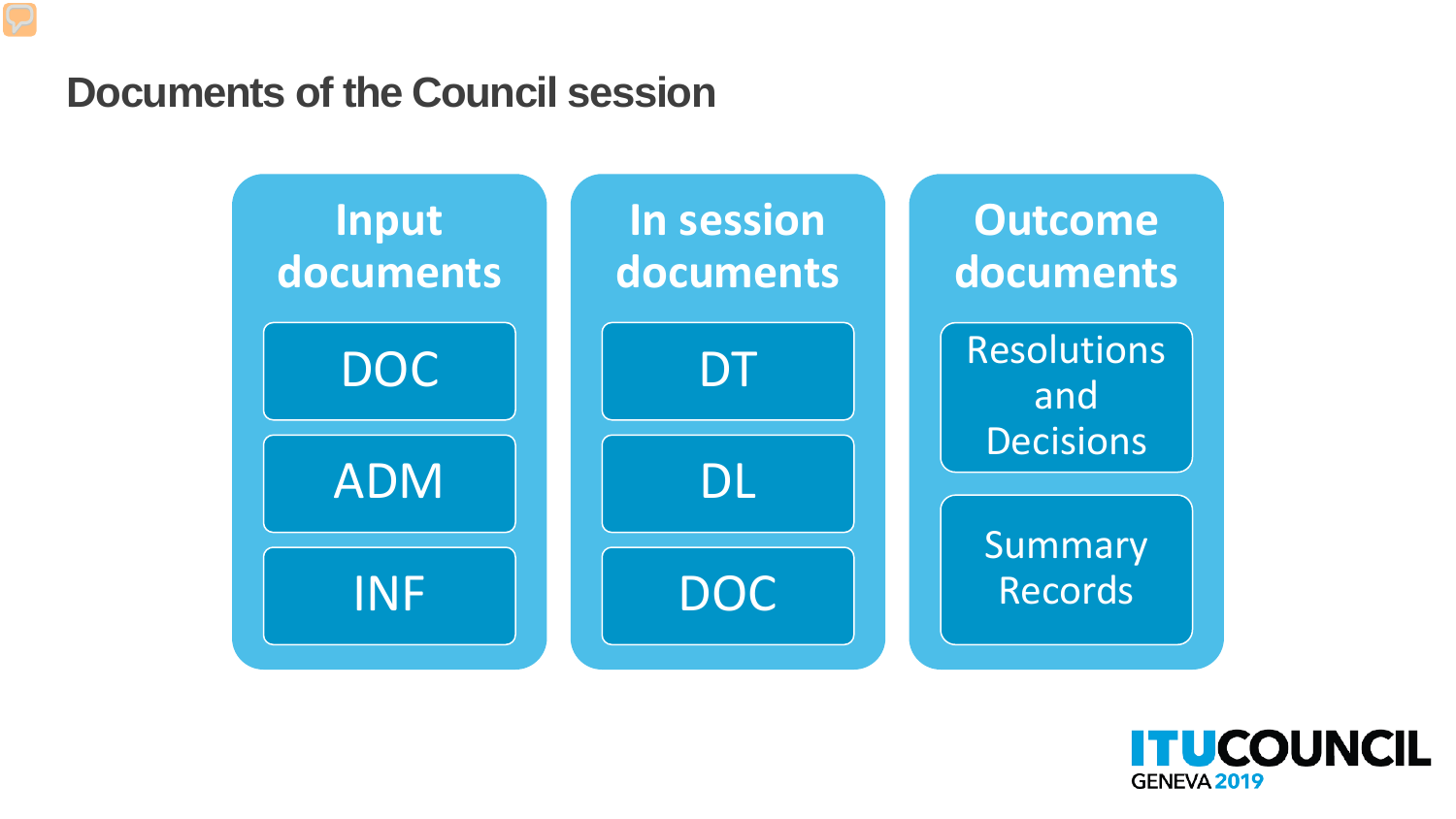#### **Time management plan**

**The time management plans for Plenary and for SC-ADM are contained in documents DT/2 and DT/3, respectively. There is also an online version which contains links to the current documents, webcast and captioning of the session, relevant summary record and resolution or decision, as well as links to relevant websites. This is an example from C18:**

| Thursday<br>19<br>April | Third Plenary Meeting<br>0930 - 1230 hours, Popov Room                                                                                                          |                     |                                          |                | Webcast / Captioning |
|-------------------------|-----------------------------------------------------------------------------------------------------------------------------------------------------------------|---------------------|------------------------------------------|----------------|----------------------|
| Agenda item             | Title                                                                                                                                                           | C18#                | More information                         | Summary record | Res./Dec.            |
| PL 2.02                 | Report on the World Telecommunication Development Conference 2017 (WTDC-17)                                                                                     | C18/10              | WTDC-17                                  | C18/106        |                      |
| PL 1.04                 | ITU Internet activities: Resolutions 101, 102, 133 and 180                                                                                                      | C <sub>18</sub> /33 | <b>Internet Policy</b><br>and Governance | C18/106        |                      |
| PL 1.03                 | Report by the Chairman of the Council Working Group on International Internet-Related<br>Public Policy Issues (CWG-Internet) (R 1305, R 1336(MOD), R 1344(MOD)) | C18/51              | <b>CWG-Internet</b>                      | C18/106        |                      |
| PL 1.03                 | Contribution from the Federative Republic of Brazil: Improving the open consultations of<br><b>CWG-Internet</b>                                                 | C18/93              |                                          | C18/106        |                      |
| PL 1.03                 | Contribution from the Federative Republic of Brazil: Participation of ITU Sector Members in<br><b>CWG-Internet</b>                                              | C18/94              |                                          | C18/106        |                      |
| PL 1.03                 | International Public Policy on Access to the Internet for Persons with Disabilities and<br>specific need                                                        | C18/54              |                                          | C18/106        |                      |
| PL 1.05                 | ITU activities on strengthening the role of ITU in building confidence and security in the use<br>of ICTs (Res. 130, 174)                                       | C18/18              | <b>ITU</b> cybersecurity<br>activities   | C18/106        |                      |
| PL 1.05                 | Status report on misuse of IMEI numbers in mobile handsets                                                                                                      | C18/76              |                                          | C18/106        |                      |
| PL 1.06                 | Report by the Chairman of the Council Working Group on Child Online Protection (R 1306,<br>Res. 179)                                                            | C18/15              | CWG-COP                                  | C18/106        |                      |
| PL 1.06                 | Report by the CWG-COP - 4 year-report                                                                                                                           | C18/62              |                                          | C18/106        |                      |

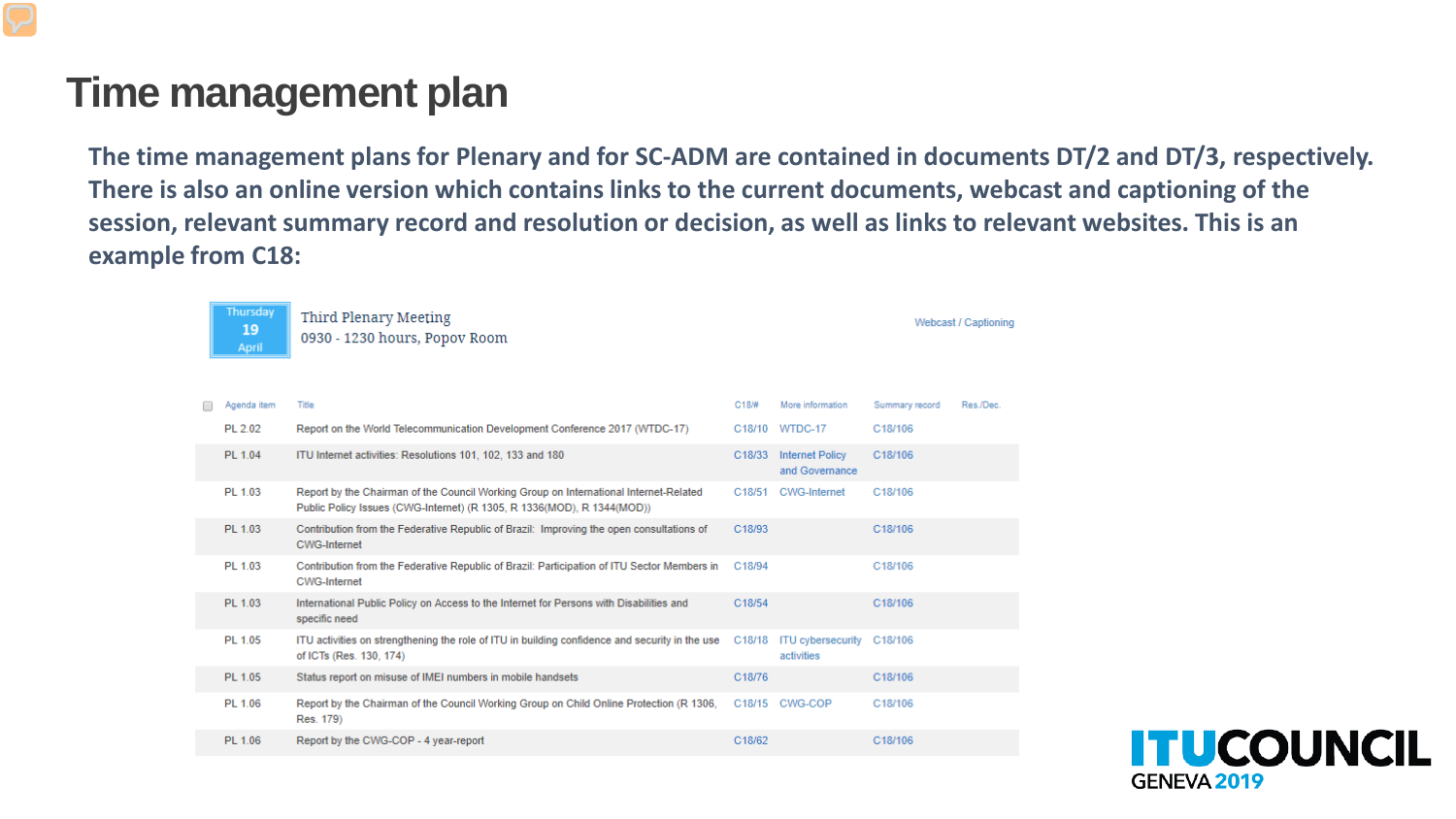**Key things to do before the Council:**  Consult the Rules of Procedures and download the documents !



ITU Council is a totally paperless meeting.

Documents and Council highlights can be accessed through:

- the website: itu.int/council
- the sync app to be downloaded in advance

A TIES access is necessary. Request can be made at [http://www.itu.int/TIES/.](http://www.itu.int/TIES/)

ROPs are available at: https://www.itu.int/en/council/Pages/documents.aspx

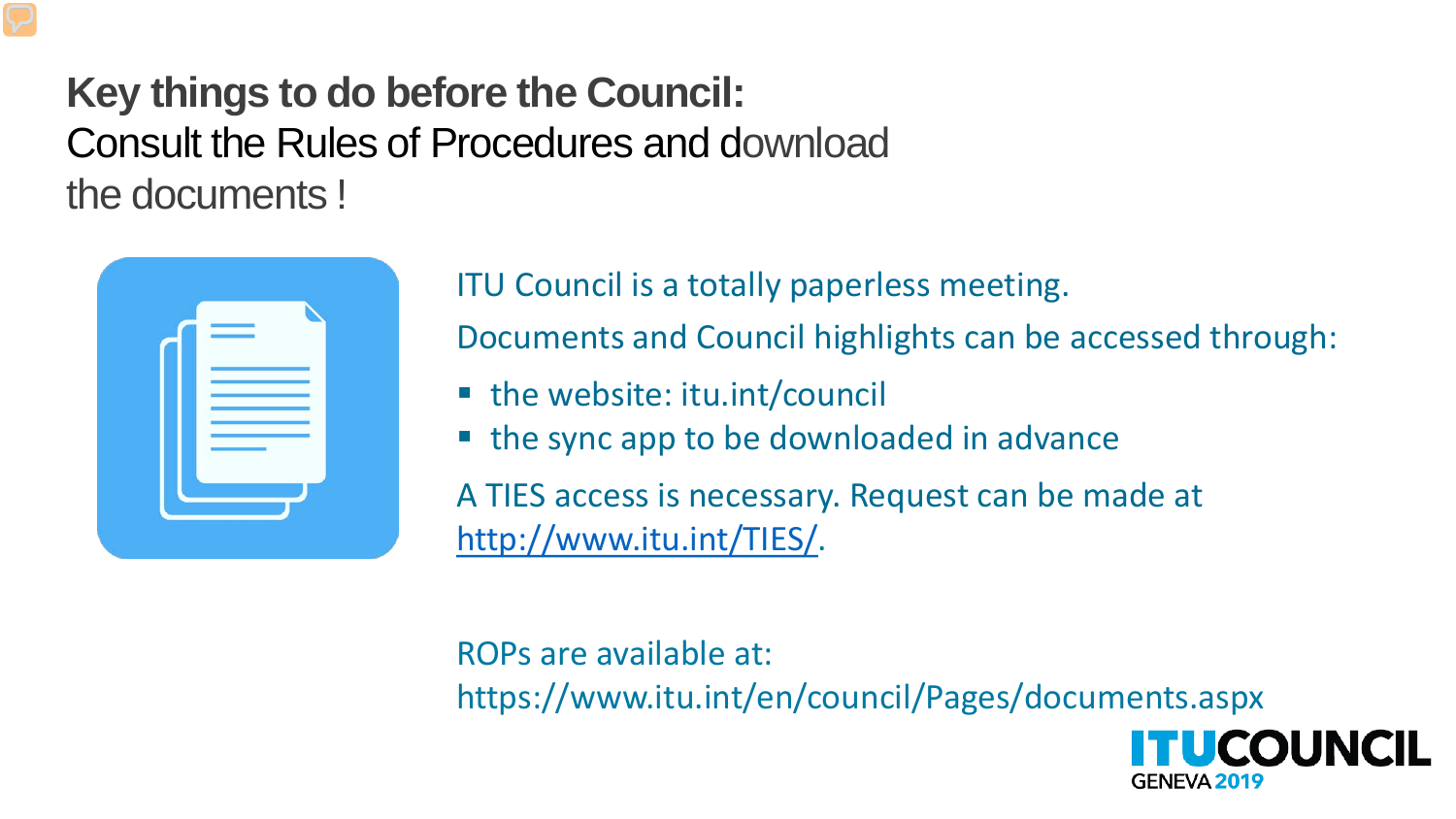#### **Key things to do before the Council:**

Room reservation and social event sponsoring



To book a room delegates are invited to contact: **Room Management**

- Office V247 (2nd floor Varembé Building)
- Opening hours: 8:30-12:30 / 13:30-17:30
- Contact: room.management@itu.int
- Tel.: +41 22 730 6250 / 5746

To sponsor a coffee break or a reception please contact Protocol: protocol@itu.int

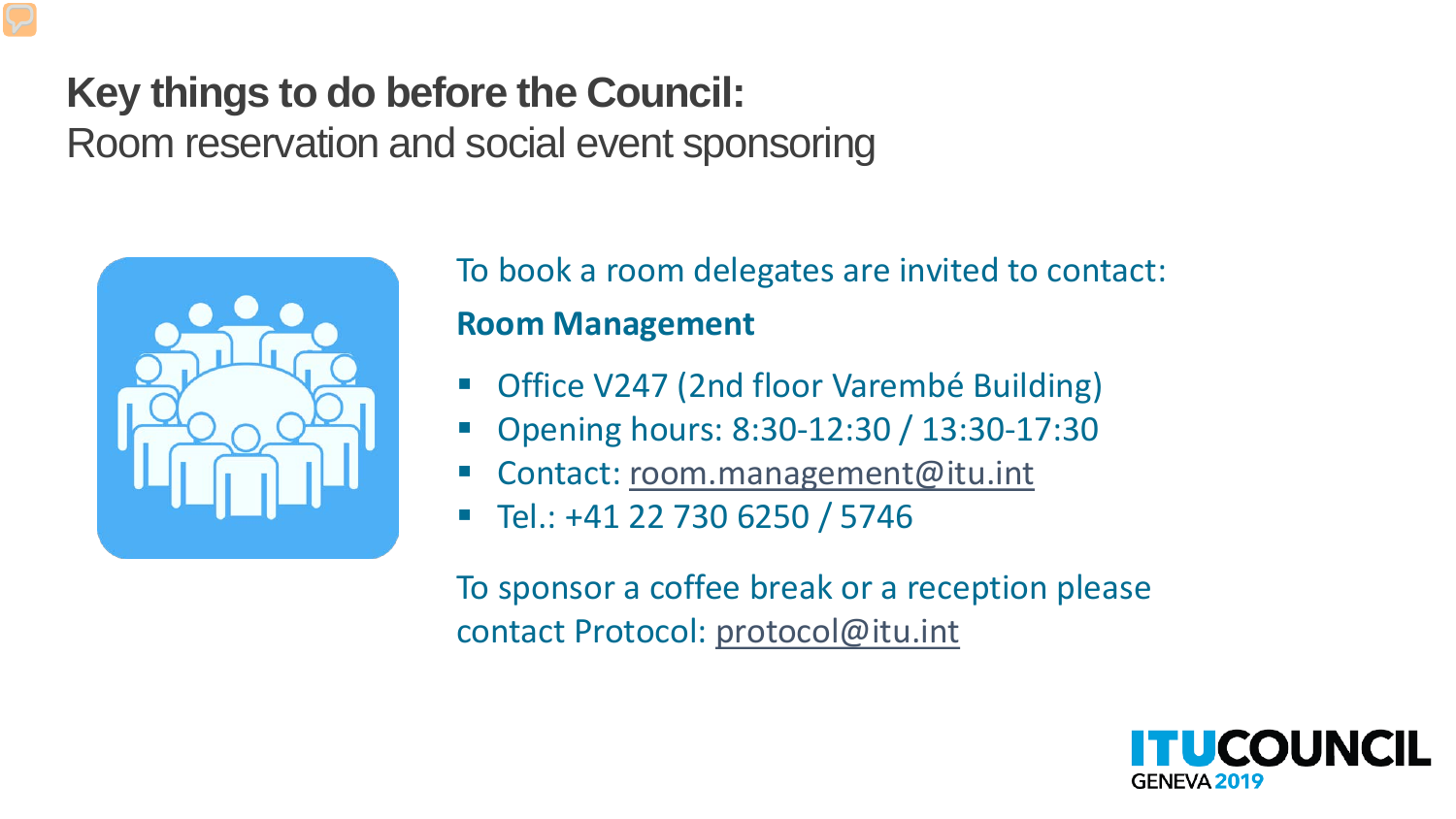# **Key things to do before the Council:**

Travel and visa support



**CV57** applies only to the Councillor of each Member State of the Council belonging to the category of developing countries.

Councillors may wish to contact the ITU travel section for more information at travel@itu.int or christine.marechal@itu.int

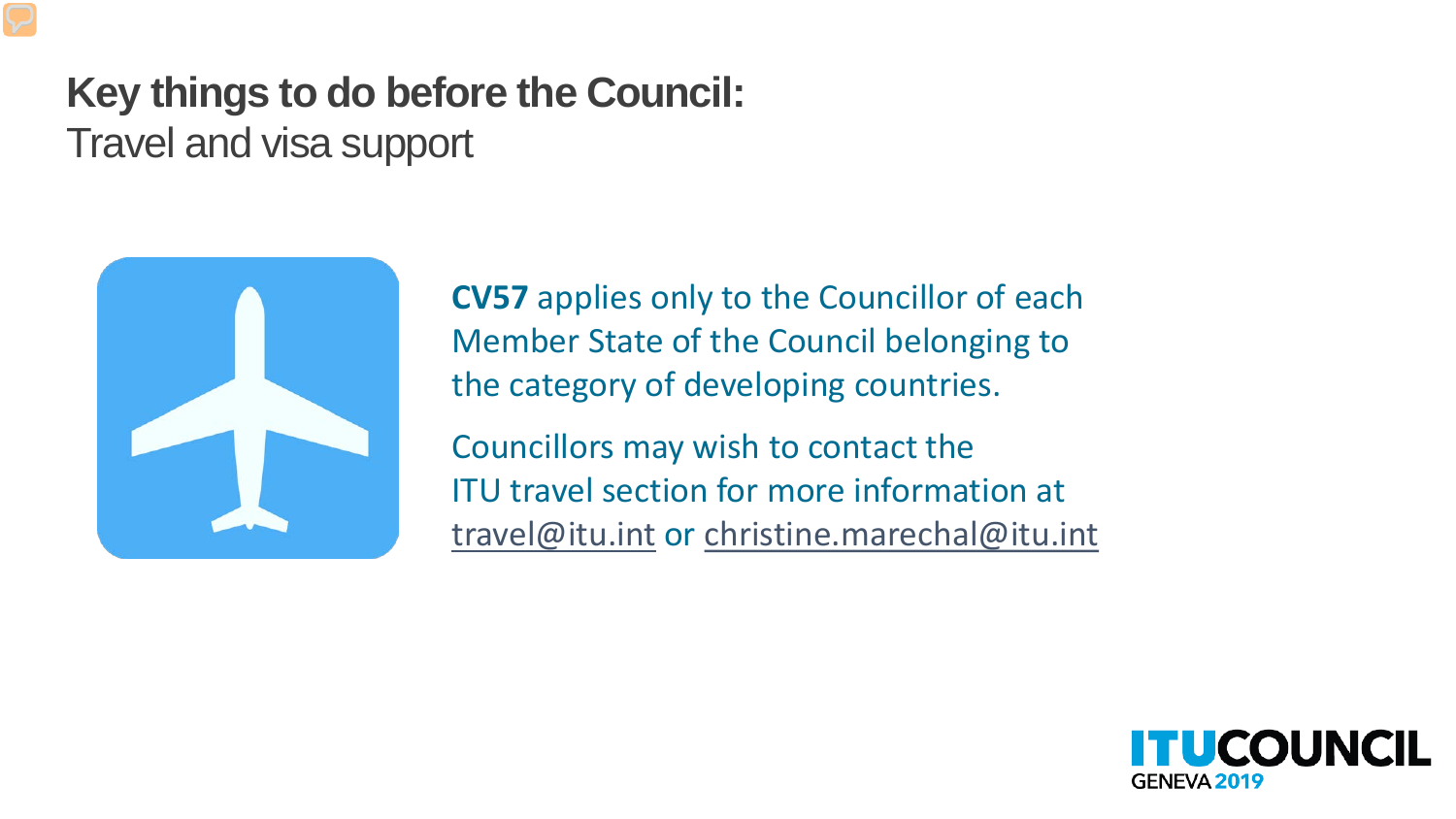## **Organizational matters:**  Seating Plan



Member **State** delegations **Delegations** of Observer Member **States** Including State of Palestine **Observer** Sector **Members** RTOs UN and UN specialized agencies

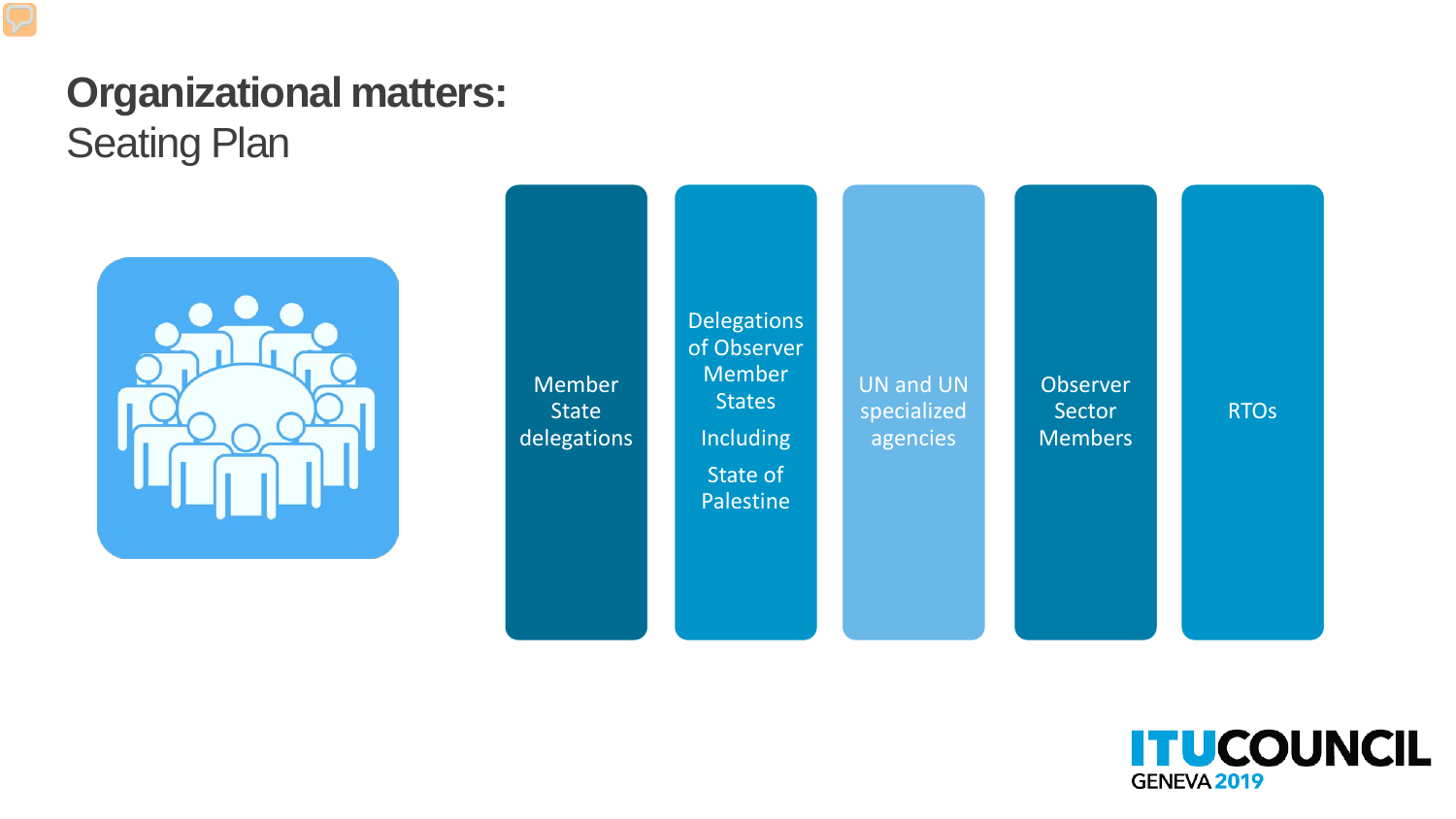## **Organizational matters:** IT info



#### **ITU Wi-Fi**

Password: itu@GVA1211

#### **Blue-cap technicians**

- **For technical support, approach the staff wearing blue caps**
- **E** Located in the front of the room
- **Wired internet cables are available upon request**

#### **Service Desk**

- Varembé building (V29)
- Call 6666 from any fixed phone in ITU

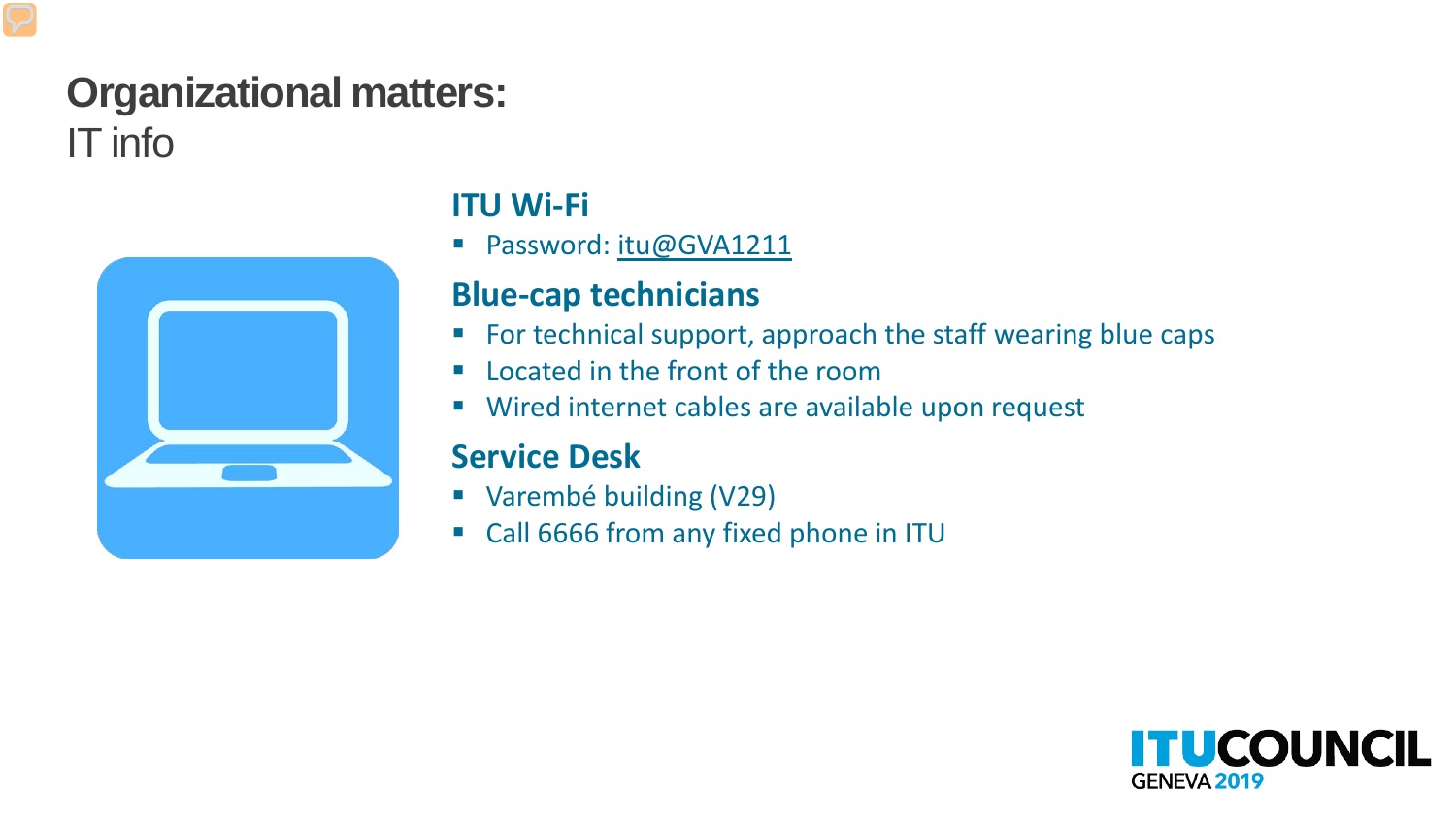# **Organizational matters:**

Safety and security



- **Security** can be physically contacted in front of the Popov Room or at the ITU Montbrillant Building Access Point.
- Delegate Access to ITU premises: via the MBT Bldg. Access Point: 24-hour/day (Mon-Fri); via the Tower Bldg. Access Point: 07:00- 20:00 (Mon-Fri); Weekend exclusively via MBT Bldg.
- To contact Security, call #119 (or by pushing the emergency button) on all the ITU premises telephones.
- **ITU Medical Services** is located in the Varembé Building on the ground floor.
- **Lost and Found** items can be reported to Security at the Montbrillant Building Access Point.